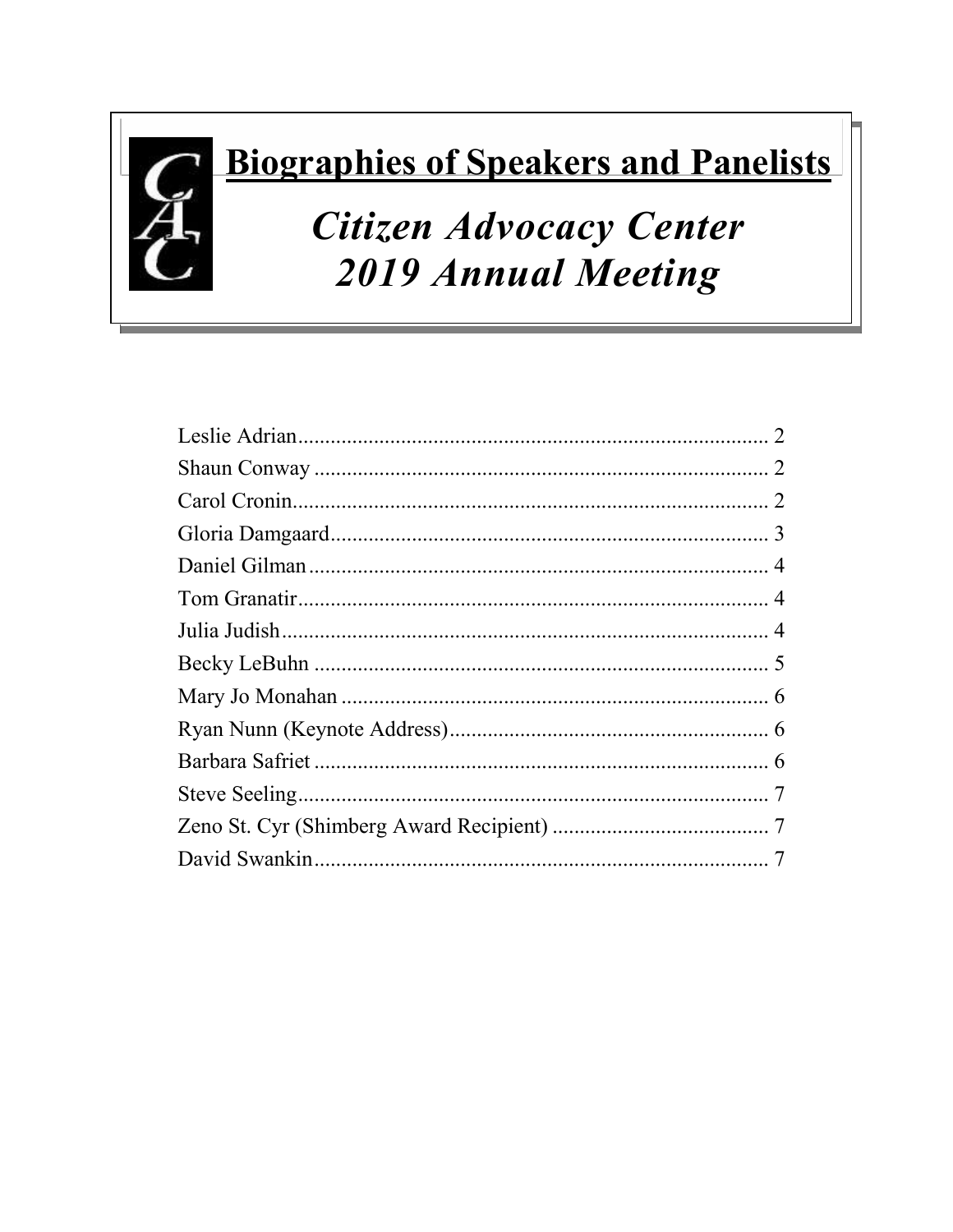## <span id="page-1-0"></span>*Leslie Adrian*

Leslie Adrian is the Director of Professional Standards for the Federation of State Boards of Physical Therapy (FSBPT). Adrian's responsibilities include authoring resource papers for state boards, tracking legislative and regulatory activities relevant to physical therapy, and developing standards for non-US educated physical therapists. With the increased pressure on boards to communicate their impact on the public, Adrian recently submitted a commentary for consideration to the Physical Therapy Journal of Policy, Administration, and Leadership entitled "In Defense of State-Based Regulation."

Adrian has worked to develop resources for physical therapy regulatory authorities to differentiate occupational from professional licensing, demonstrate value to the consumer and other stakeholders including a self-assessment and talking points. She has presented at a number of national and international conferences including the International Network of Physiotherapy Regulatory Authorities, American Physical Therapy Association State Payment and Policy Forum, Council of State Government National Conference, Military Family Readiness Council, and FSBPT Annual Meeting on a variety of topics such as evidence-based regulation, licensing policy, telehealth, and the Physical Therapy Compact.

Adrian's education includes a Bachelor of Science in Clinical Science and Master of Science in Physical Therapy from Ithaca College, Master Public Administration from Virginia Tech, and a Doctor of Physical Therapy from Shenandoah University.

#### <span id="page-1-1"></span>*Shaun Conway*

Shaun Conway is a certified occupational therapist who currently serves as Senior Director of External and Regulatory Affairs for the National Board for Certification in Occupational Therapy, Inc. (NBCOT®) where he has worked for over 26 years. In this capacity, he is currently responsible for the oversight of organizational functions related to state regulation, international regulatory services and community outreach.

## <span id="page-1-2"></span>*Carol Cronin*

Carol Cronin has over twenty years' experience working on health care issues with a particular interest in consumer health information, aging, health care quality and patient safety. She is currently Executive Director of a Maryland-based non-profit organization, the Informed Patient Institute (IPI), whose mission is to ensure the public availability and use of actionable information about health care quality, patient safety, and affordability to improve quality and lower costs. IPI provides a variety of information about health care report cards, medical errors and patient complaint approaches. IPI also tracks national and state policy issues related to consumer quality and patient safety.

Cronin has worked as a consultant and advisor to a number of non-profit organizations, foundations, and government agencies. These include The California Endowment, AARP, Delmarva Foundation, L & M Research, the federal Office of Disease Prevention and Health Promotion, Atlantic Philanthropies, the Markle Foundation, the National Health Council, the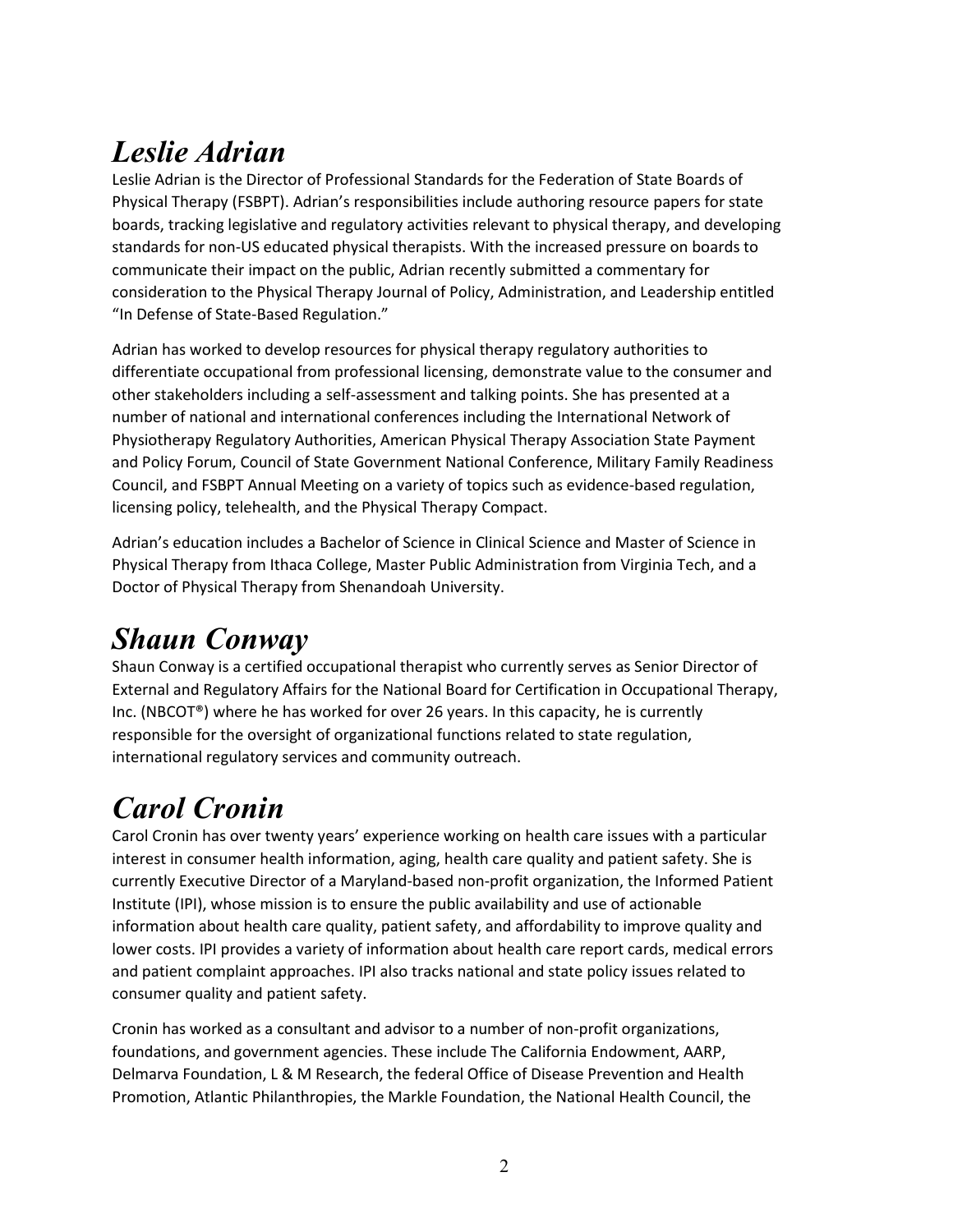Health Insurance Reform Project at George Washington University, the Robert Wood Johnson Foundation, and the California HealthCare Foundation.

Previously, Cronin was the director of the Center for Beneficiary Services at the Health Care Financing Administration (HCFA-now CMS) where she was responsible for planning, implementing, and evaluating the National Medicare Education Program (NMEP) from 1998 to 2000. This included the development and production of a Medicare handbook, the launch of the 1-800 MEDICARE call center and Medicare.gov website, and hundreds of community events around the country. Prior to HCFA, she was Senior Vice President for Health Pages, a New York City-based consumer health information website primarily made available through large employers. From 1984 - 1994, she worked in leadership positions in Washington D.C. for the employer-based Managed Health Care Association and the Washington (now National) Business Group on Health.

Cronin currently serves on the Boards of the National Quality Forum, the Citizen Advocacy Center (CAC), and PCPI. She Chairs the Medical Board Roundtable (a national patient/consumer group interested in state medical boards and physician accountability), and she serves on Johns Hopkins Hospital's Patient and Family Council and their Patient Safety Committee.

Cronin has served on numerous technical, planning and advisory committees in Maryland and nationwide. She is a board member of the Judy Family Foundation, which provides funding for organizations serving single mothers, the formerly incarcerated and arts programs for the disadvantaged.

Cronin holds an A.B. degree from Smith College and two Masters degrees in Social Work and Gerontology from the University of Southern California.

#### <span id="page-2-0"></span>*Gloria Damgaard*

Gloria Damgaard has been the Executive Director of the South Dakota Board of Nursing since 2002. In that capacity, she is responsible for the overall management and supervision of all Board of Nursing operations and personnel, including regulation of nursing education, licensure, discipline and the Health Professionals Assistance Program. She is also responsible for the implementation of the Board's legislative agenda and rule promulgation process, among other things.

Prior to then, Damgaard served as the Nursing Education Specialist for the Board, a position she held for eleven years.

In addition to her work at the South Dakota Board of Nursing, Damgaard has been an active member of the National Council of State Boards of Nursing (NCSBN), serving on various committees and on the Board of Directors as a Member at Large and most recently as Treasurer. She is a Fellow in the NCSBN Institute of Regulatory Excellence, and has published in the Journal of Nursing Regulation. She received NCSBN's Meritorious Service Award in 2014 and the prestigious R. Louise McManus Award in 2018.

Damgaard holds an Associate Degree in Nursing, a Bachelor of Science Degree in Nursing, and a Master of Science Degree Major in Adult Health Nursing/Nursing Education.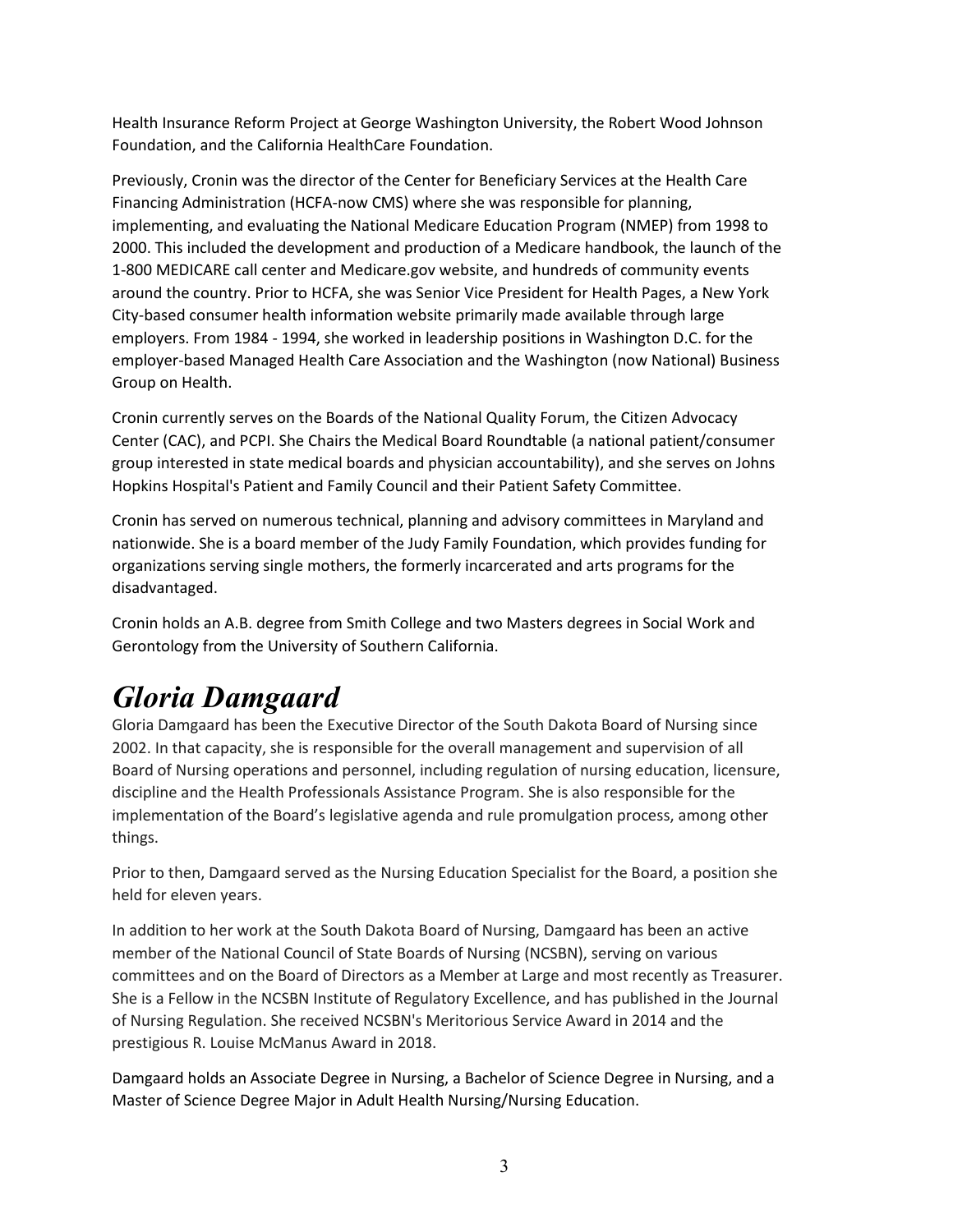## <span id="page-3-0"></span>*Daniel Gilman*

Daniel Gilman is an Attorney Advisor in the FTC's Office of Policy Planning, where he works on competition issues in health care and technology markets and, more broadly, on the impact of regulation on competition. He co-authored the FTC staff policy paper, *Policy Perspectives: Competition and the Regulation of Advanced Practice Nurses*, contributed to the FTC Staff Report, *Broadband Connectivity Competition Pol*i*cy*, and has been published in journals such as the *Georgetown Law Journal, Health Matrix, American Journal of Law & Medicine, Journal of Health Care Law & Policy, Oregon Law Review, Behavioral & Brain Sciences,* and the *British Journal for the Philosophy of Science.*

Gilman was the 2014-15 Victor H. Kramer Foundation Fellow, visiting Harvard Law School from the FTC. He came to the FTC from the University of Maryland, where he was a visiting professor of law, teaching law and economics, health and science law, and torts. Before that, he was in private practice in Washington, DC and an Olin Fellow and adjunct professor of law at Georgetown University, where he taught law and economics.

Gilman earned an AB from Dartmouth College and a PhD from the University of Chicago, and taught at Penn State University and Washington University in St. Louis before attending law school at Georgetown.

## <span id="page-3-1"></span>*Tom Granatir*

Tom Granatir is responsible for state and federal policy development and strategic relationships in the private and public sector.

Granatir has more than 25 years of experience working in health policy with a particular focus on quality and public accountability. He has worked in mental health policy for the state of Illinois; hospital policy for the American Hospital Association, the Health Research and Educational Trust, and the Joint Commission on Accreditation of Healthcare Organizations; longterm care policy for the Health and Medicine Policy Research Group; and in public health policy for Humana Inc., both in the United States and in the United Kingdom. He has served on the governing boards of the American Health Quality Association, the Institute for Safe Medication Practices, Bridges to Excellence, the National Association of Health Data Organizations, the Alliance to Make US Healthiest, and Henry Booth House, a service agency for poor residents of Chicago. Mr. Granatir also has been an examiner for the Malcolm Baldrige National Quality Award Program, a member of the Health Policy Roundtable of the Michael Reese Health Trust, and served on the Roundtable on Ethnic and Racial Disparities of the Institute of Medicine.

Granatir was educated at the University of Chicago and taught there in the Graduate Program in Health Policy and Administration.

## <span id="page-3-2"></span>*Julia Judish*

Julia Judish is Special Counsel at Pillsbury Winthrop Shaw Pittman LLP, in its Washington, D.C. office. For over two decades, she has served as a trusted advisor on all facets of the employment relationship and on nonprofit governance. Judish provides critical and strategic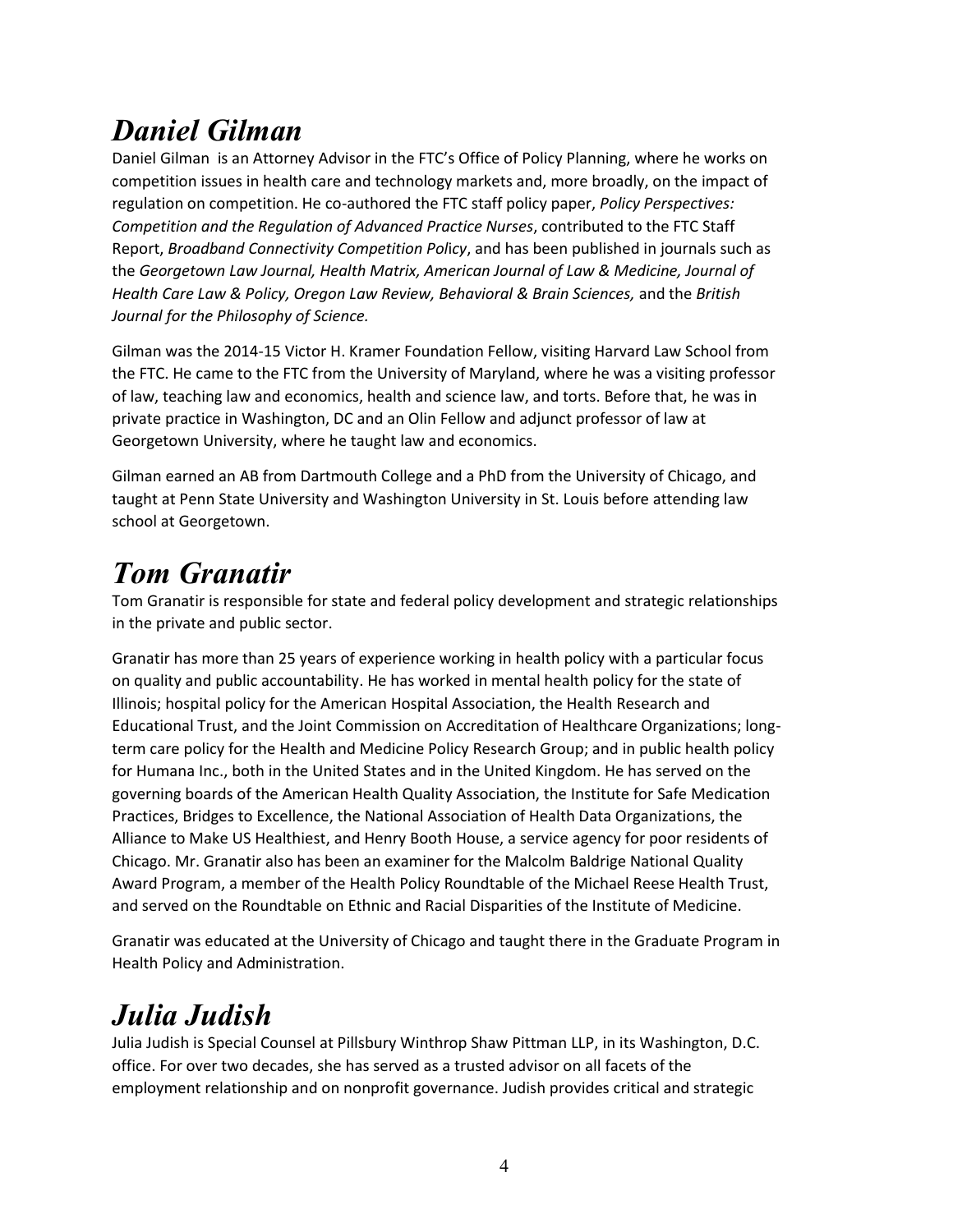counseling to private-sector employers, nonprofit organizations, and government contractors. She works with clients to ensure compliance, to address sensitive employment and governance issues, and to resolve employment-related or other disputes. Her practice includes ADA accessibility, credentialing, and affirmative action issues.

Judish represents numerous professional certification organizations on certification, disciplinary, governance, employment, government relations, and litigation matters, working regularly with both staff leadership and Boards. She is a legal advisor to the Professional Certification Coalition, a new association of certification organizations, professional societies, and other related organizations; she provides subject matter expertise, analysis, and strategic advice to the Coalition on state and federal legislation initiatives affecting the certification community.

In addition to her regular practice, Judish also advises on legal ethics issues and serves as outside counsel on a pro bono basis to several legal services organizations. She is co-author of the *Certification and Accreditation Law Handbook* (3d ed.) (ADA and Due Process chapters) and of *Certification: The ICE Handbook* (3rd ed.) (Certification Law chapter). She writes extensively on employment and nonprofit legal issues and is a regular speaker on these topics. She has received multiple awards for excellence in legal services.

Judish received her B.A. from Swarthmore College, her M.A. from Brown University, and her J.D. from Harvard Law School.

#### <span id="page-4-0"></span>*Becky LeBuhn*

Becky LeBuhn is a co-founder and Chair of the Board of the Citizen Advocacy Center, and is responsible for research, policy development, and publications.

LeBuhn is a freelance writer, and has been a consultant for consumer organizations, government agencies, and corporations, and Co-Director, National Consumers League/ASTM Collaboration in Support of Consumer Participation in Voluntary Standards Development. She was Executive Director of the Continental Association of Funeral and Memorial Societies during which time she was the designated consumer interest advocate in an FTC Rulemaking Proceeding on Funeral Industry Practices. She was an Advertising Analyst, Federal Trade Commission, a writer for Consumer Reports, a researcher at the Stanford Research Institute, and a researcher, at the Washington Center of Foreign Policy Research

LeBuhn has coordinated public participation in government regulatory proceedings, private sector decision-making, and technical standards development in such diverse fields as medical devices, solar energy conversion, and indoor air quality.

LeBuhn is the author of numerous publications and newsletters on various subjects including consumer-business relations, regulatory issues, health policy, and financial services. She has written the proceedings for technical conferences, a Paralegal Home Study Course, a guide for businesses on the use of Plain English, and several publications on regulatory law for laypersons.

LeBuhn earned her B.A. in Economics/Government at Wells College, Aurora New York, and Koch History Prize, Senior Thesis Prize. She earned her M.A. in Soviet Studies at the Johns Hopkins School of Advanced International Studies.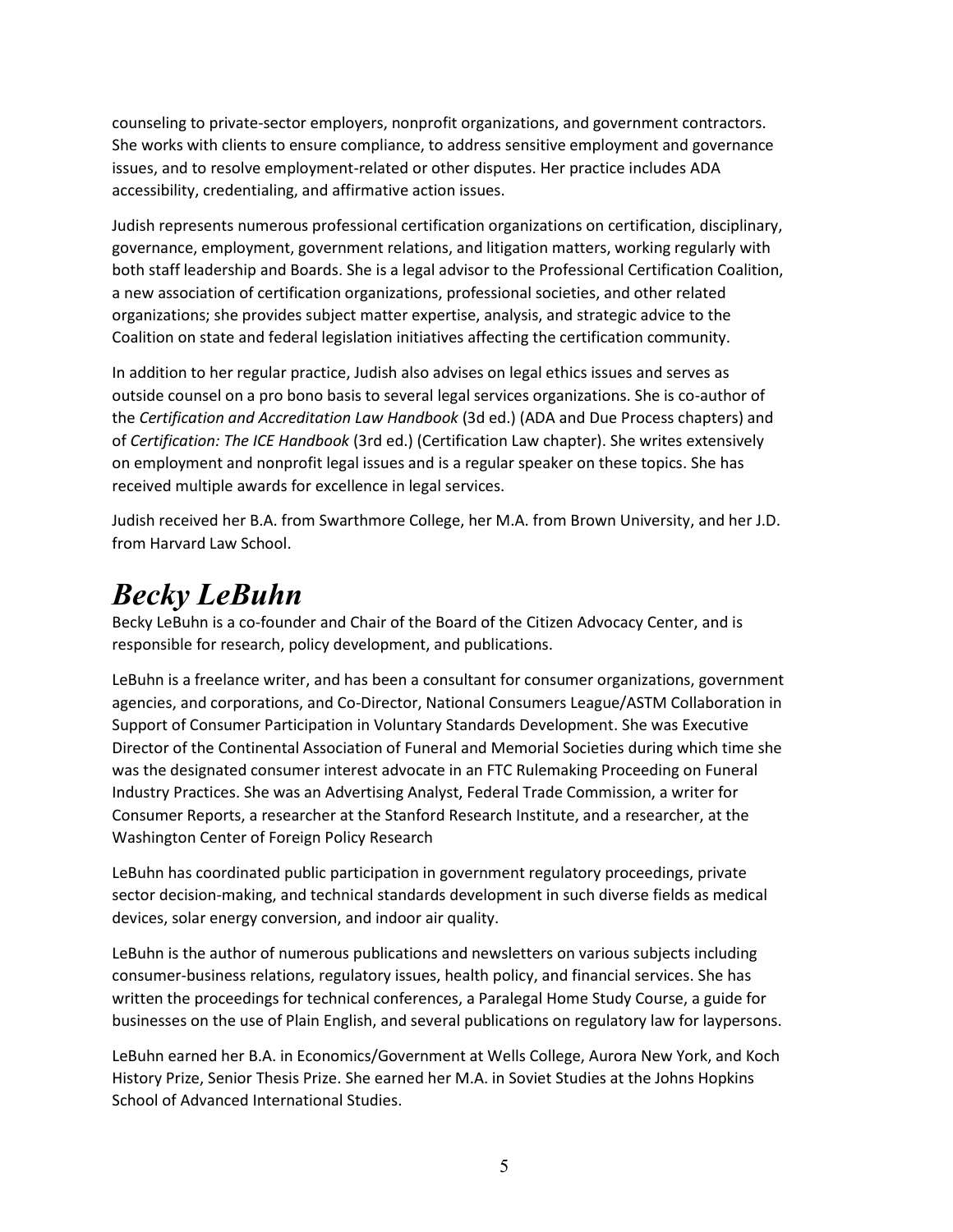### <span id="page-5-0"></span>*Mary Jo Monahan*

Mary Jo Monahan is Chief Executive Officer of the Association of Social Work Boards (ASWB), the nonprofit association of social work regulatory bodies in the United States, including the 50 U.S. states, the District of Columbia, the U.S. Virgin Islands, Guam, the Northern Mariana Islands, and the 10 provinces in Canada.

Monahan was President of the National Association of Social Workers (NASW) Florida chapter from 1988 to 1990 and served on the NASW's national board of directors of from 1998 to 2001.

From 1991 to 1996, Monahan served on the Florida Board of Clinical Social Work, Marriage and Family Therapy, and Mental Health Counseling, and was board chair in 1995 and 1996.

Before joining ASWB, Monahan held various executive offices, including President and CEO of Family Service Centers, Inc., a \$5.4 million social service agency (2003-2009), President and CEO of ICON Institute of Florida, LLC, a professional training center and consultation business (2009- 2013), and Vice-President of Operations at Matthews Benefit Group, Inc. (2010-2013). In 2012, she was President of the board of directors at the Florida Council Against Sexual Violence.

Monahan was an adjunct professor in the University of South Florida's school of social work for more than 22 years. She earned her MSW at the University of Wisconsin-Milwaukee.

### <span id="page-5-1"></span>*Ryan Nunn (Keynote Address)*

Ryan Nunn is a fellow in Economics Studies at the Brookings Institution and policy director for the Hamilton Project. He was previously an economist in the Office of Economic Policy at the U.S. Department of the Treasury.

At the Hamilton Project, Nunn has conducted work on a variety of topics ranging from occupational licensing and unemployment insurance to labor market trends and geographic disparities. Nunn's research interests include labor economics and public finance, with a particular focus on labor market institutions. He is a member of the panel of experts for an occupational licensing initiative of the National Conference of State Legislatures, National Governor's Association, and The Council of State Governments.

Nunn received his doctorate in Public Policy and Economics from the University of Michigan, Ann Arbor.

## <span id="page-5-2"></span>*Barbara Safriet*

Barbara Safriet is Professor of Health Law & Policy at Lewis & Clark Law School in Portland, Oregon. Previously, she served as Associate Dean for Academic Affairs and Lecturer in Law at Yale Law School from 1988 – 2006, and was a Dean's Senior Fellow in Law for 2006 – 2007. In addition to her academic administrative duties, she taught seminars on Health Law & Policy and The Regulation of Health Care Providers.

Safriet served as the public member on the Federation of State Board of Physical Therapy for ten years. She has served as a member of The Pew Health Professions Commission, and its Taskforce on Health Care Workforce Regulation, and as a Health Law Consultant and Presenter for the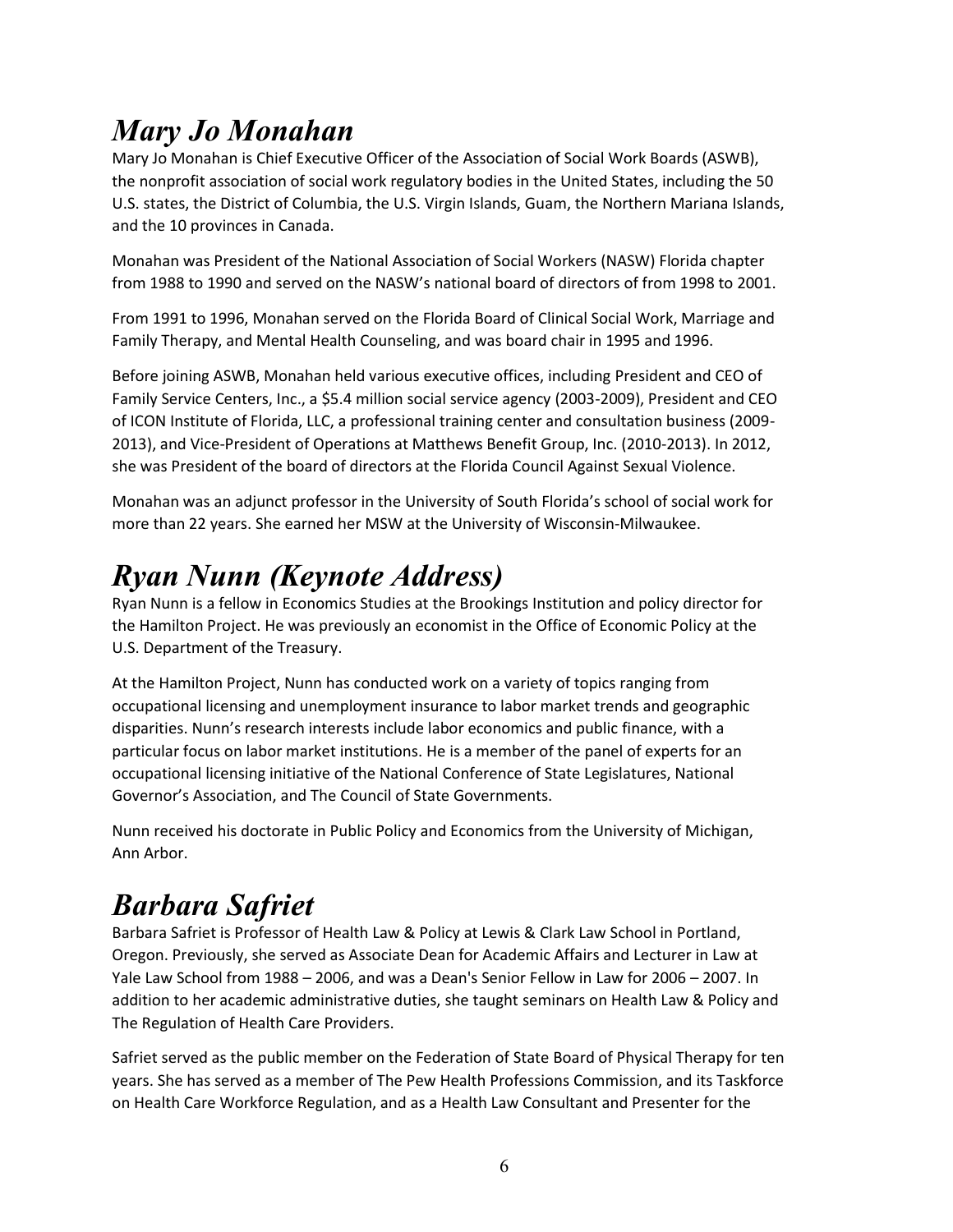Rockefeller Foundation, the W. K. Kellogg Foundation, the Commonwealth Fund, the Association of Academic Health Centers, the United States Agency for Health Care Policy and Research, the United States Public Health Service, the National Rural Health Association, the National Council of State Legislatures, and the Office of Technology Assessment of the United States Congress. She has served as a member of the Data Safety & Monitoring Committees of the Wilmer Institute's Macular Photocoagulation Study and the National Eye Institute's Multicenter Trial of Cryotherapy for Retinopathy of Prematurity.

At Yale, Safriet served as a Co-Director of the Project on Comparative Public Health Law Curriculum Development for China from 1996 – 1999, and as a member of the Board of Advisors of the Yale Journal of Health Policy, Law and Ethics, the Board of University Health, and the Executive Committee of the Center for Bioethics.

### <span id="page-6-0"></span>*Steve Seeling*

Seeling has been involved in medical regulation for over 25 years. He has served as an Attorney and Executive Director for a state medical board, served two terms as President of Administrators in Medicine (AIM) and on the FSMB Board of Directors. For over 13 years, he was the Vice President for Operations at ECFMG. His current observations on professional regulation can be found at #DocBoardWatch.

## <span id="page-6-1"></span>*Zeno St. Cyr (Shimberg Award Recipient)*

Zeno W. St. Cyr, II, is a former health care executive with a long and distinguished professional career in the Federal, State, and private sectors of health care in his native New Orleans and in the Washington, D.C. metropolitan area. St. Cyr retired from the U.S. Department of Health and Human Services in 2015. His most recent position as director for legislative coordination and senior legislative advisor capped a 35-year career in public health.

St. Cyr has a demonstrated commitment to public service, having served nearly 30 organizations in volunteer and leadership capacities. He is currently a public member on the Maryland State Board of Examiners of Psychologists and has served as a public member on the Maryland State Boards of Pharmacy and Dental Examiners. St. Cyr joined the National Commission on Certification of Physician Assistants (NCCPA) Board of Directors in 2017, as a Public Director at Large, and serves on the NCCPA Health Foundation PA Mental Health Steering Committee. He also serves on the Board of Directors of a housing non-profit, H.O.P.E, Inc., and serves as Vice-Chair of the Prince George's County MGM Local Development Council.

St. Cyr is a graduate of Morehouse College and received a Masters of Public Health Administration from Tulane University. He is the recipient of numerous professional and civic awards.

#### <span id="page-6-2"></span>*David Swankin*

David Swankin is President and CEO of Citizen Advocacy Center, and a senior partner in the law firm of Swankin & Turner. He is an attorney specializing in regulatory and administrative law,